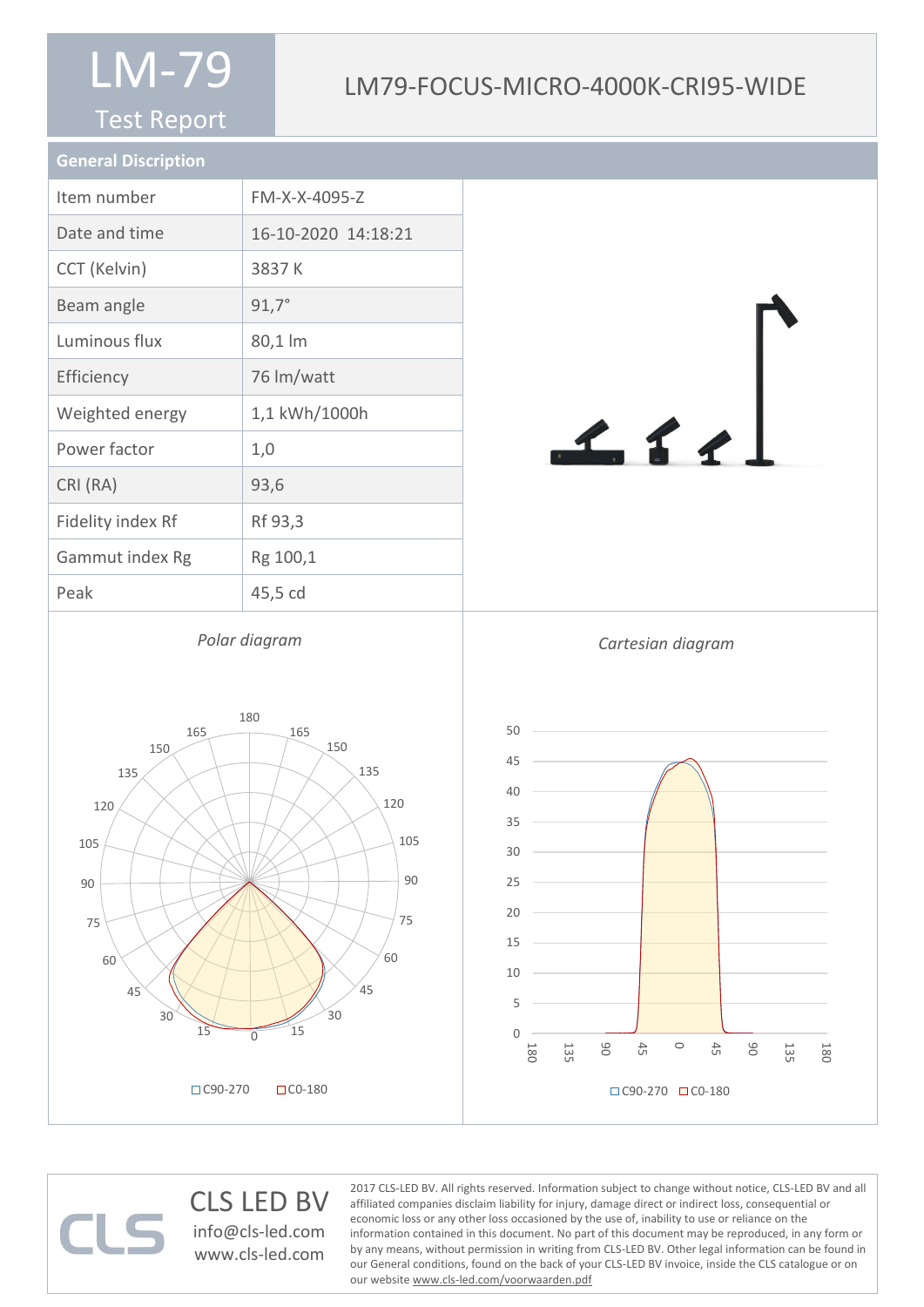#### LM79-FOCUS-MICRO-4000K-CRI95-WIDE

2017 CLS-LED BV. All rights reserved. Information subject to change without notice, CLS-LED BV and all affiliated companies disclaim liability for injury, damage direct or indirect loss, consequential or economic loss or any other loss occasioned by the use of, inability to use or reliance on the

information contained in this document. No part of this document may be reproduced, in any form or by any means, without permission in writing from CLS-LED BV. Other legal information can be found in our General conditions, found on the back of your CLS-LED BV invoice, inside the CLS catalogue or on

Test Report

|                             | <b>Beam details</b>         |                          |                             | 1 <sub>m</sub>  |                           |                 |                 | 2m                |                 |             |            | 3m           |                              |                 |                |             | 5 <sub>m</sub>  |                             |             |                  |  |
|-----------------------------|-----------------------------|--------------------------|-----------------------------|-----------------|---------------------------|-----------------|-----------------|-------------------|-----------------|-------------|------------|--------------|------------------------------|-----------------|----------------|-------------|-----------------|-----------------------------|-------------|------------------|--|
| $Lux*$                      |                             |                          | 45 lx                       |                 |                           |                 | 11 <sub>x</sub> |                   |                 |             |            |              |                              |                 | $3 \mid x$     |             | 2 <i>x</i>      |                             |             |                  |  |
|                             | *measured at center of beam | $91,7^{\circ}$           |                             |                 |                           |                 |                 |                   |                 |             |            | 5 <i>x</i>   |                              |                 |                |             |                 |                             |             |                  |  |
|                             | Footcandles*                |                          |                             |                 | $4,2$ fcd                 |                 |                 | $1,0$ fcd         |                 |             | $0,5$ fcd  |              |                              |                 |                | $0,3$ fcd   |                 | $0,2$ fcd                   |             |                  |  |
|                             | <b>Beam width (meter)</b>   |                          | $2,1$ m                     |                 |                           | $4,1 \text{ m}$ |                 |                   | $6,2 \text{ m}$ |             |            |              |                              | $8,2 \text{ m}$ |                | 10,3 m      |                 |                             |             |                  |  |
|                             |                             | <b>Beam width (Feet)</b> |                             |                 | $6,8$ ft                  |                 |                 |                   | $13,5$ ft       |             |            | 20,3 ft      |                              |                 |                | 27,1 ft     |                 | 33,8 ft                     |             |                  |  |
|                             | <b>Beam intensities</b>     |                          |                             |                 |                           |                 |                 |                   |                 |             |            |              |                              |                 |                |             |                 |                             |             |                  |  |
| 1 <sub>m</sub>              | 2m                          | 3m                       | 4m                          | 5m              | 6m                        | 7m              | 8m              | 9m                | 10 <sub>m</sub> |             | 11m        | 12m          | 13m                          | 14m             | 15m            | <b>16m</b>  | 17 <sub>m</sub> | 18m                         | 19m         | 20m              |  |
| $45\mathrm{k}$              | 11 <sub>x</sub>             | $5\text{lx}$             | 3x                          | $2\mathsf{x}$   | $1\text{lx}$              | $1\text{lx}$    | $1\text{lx}$    | 1 <sub>x</sub>    | 0lx             | 0lx         |            | 0lx          | 0lx                          | 0 <sup>l</sup>  | 0 <sup>l</sup> | 0lx         | 0lx             | 0lx                         | 0lx         | 0lx              |  |
| $3,3$ ft                    | 6,6ft                       | $9,8$ ft                 | $13,1$ ft                   | 16,4ft          | 19,7ft                    | 23ft            | 26,2ft          | 29,5ft            | 32,8ft          | 36,1ft      |            | 39,4ft       | 42,7ft                       | 45,9ft          | 49,2ft         | 52,5ft      | 55,8ft          | 59,1ft                      | 62,3ft      | 65,6ft           |  |
| 4,2fcd                      | 1fcd                        | $0,5$ fcd                | $0,3$ fcd                   |                 | $0,2$ fcd $\vert 0,1$ fcd | $0,1$ fcd       | $0,1$ fcd       | $0,1$ fcd         | <b>Ofcd</b>     | <b>Ofcd</b> |            | 0fcd         | <b>Ofcd</b>                  | <b>Ofcd</b>     | Ofcd           | <b>Ofcd</b> | <b>Ofcd</b>     | <b>Ofcd</b>                 | <b>Ofcd</b> | 0 <sub>fcd</sub> |  |
| Intensities in 0° c-plane   |                             |                          |                             |                 |                           |                 |                 |                   |                 |             |            |              |                              |                 |                |             |                 |                             |             |                  |  |
| $0^{\circ}$                 | $5^\circ$                   | $10^{\circ}$             | 15°                         | $20^{\circ}$    | $25^\circ$                | $30^{\circ}$    | $35^\circ$      | $40^{\circ}$      | $45^\circ$      | $50^\circ$  |            | $55^\circ$   | $60^\circ$                   | $65^\circ$      | $70^{\circ}$   | $75^\circ$  | $80^{\circ}$    | $85^\circ$                  | $90^\circ$  | 95°              |  |
| 44,8                        | 44,3                        | 43,8                     | 43,4                        | 42,4            | 41,0                      | 39,3            | 37,4            | 34,6              | 26,1            |             | 6,2        | 0,3          | 0,1                          | 0,1             | 0,1            | 0,1         | 0,1             | 0,1                         | 0,1         | 0,0              |  |
| 100%                        | 99%                         | 98%                      | 97%                         | 95%             | 92%                       | 88%             | 83%             | 77%               | 58%             |             | 14%        | 1%           | 0%                           | 0%              | 0%             | 0%          | 0%              | 0%                          | 0%          | 0%               |  |
|                             |                             |                          | Intensities in 90° c-plane  |                 |                           |                 |                 |                   |                 |             |            |              |                              |                 |                |             |                 |                             |             |                  |  |
| $0^{\circ}$                 | $5^{\circ}$                 | $10^{\circ}$             | $15^{\circ}$                | $20^{\circ}$    | $25^{\circ}$              | $30^\circ$      | $35^\circ$      | $40^{\circ}$      | $45^{\circ}$    |             | $50^\circ$ | $55^{\circ}$ | $60^\circ$                   | $65^\circ$      | $70^{\circ}$   | $75^\circ$  | $80^\circ$      | $85^\circ$                  | $90^\circ$  | $95^\circ$       |  |
| 44,8                        | 44,8                        | 44,7                     | 44,3                        | 43,3            | 41,8                      | 40,4            | 38,5            | 35,6              | 26,0            |             | 5,8        | 0,3          | 0,1                          | 0,1             | 0,1            | 0,1         | 0,1             | 0,1                         | 0,1         | 0,0              |  |
| 100%                        | 100%                        | 100%                     | 99%                         | 97%             | 93%                       | 90%             | 86%             | 79%               | 58%             |             | 13%        | 1%           | $0\%$                        | $0\%$           | $0\%$          | $0\%$       | $0\%$           | 0%                          | $0\%$       | $0\%$            |  |
|                             |                             |                          | Intensities in 180° c-plane |                 |                           |                 |                 |                   |                 |             |            |              |                              |                 |                |             |                 |                             |             |                  |  |
| $0^{\circ}$                 | $5^{\circ}$                 | $10^{\circ}$             | $15^{\circ}$                | $20^{\circ}$    | $25^{\circ}$              | $30^\circ$      | $35^\circ$      | $40^{\circ}$      | $45^{\circ}$    |             | $50^\circ$ | $55^{\circ}$ | $60^\circ$                   | $65^\circ$      | $70^{\circ}$   | $75^\circ$  | $80^\circ$      | $85^\circ$                  | $90^\circ$  | $95^\circ$       |  |
| 44,8                        | 45,0                        | 45,4                     | 45,4                        | 44,9            | 44,0                      | 42,5            | 40,8            | 38,7              | 26,9            |             | 5,3        | 0,3          | 0,1                          | 0,1             | 0,1            | 0,1         | 0,1             | 0,1                         | 0,0         | 0,0              |  |
| 100%                        | 100%                        | 101%                     | 101%                        | 100%            | 98%                       | 95%             | 91%             | 86%               | 60%             |             | 12%        | 1%           | $0\%$                        | $0\%$           | $0\%$          | $0\%$       | $0\%$           | $0\%$                       | $0\%$       | $0\%$            |  |
| Intensities in 270° c-plane |                             |                          |                             |                 |                           |                 |                 |                   |                 |             |            |              |                              |                 |                |             |                 |                             |             |                  |  |
| $0^{\circ}$                 | $5^{\circ}$                 | $10^{\circ}$             | 15°                         | $20^{\circ}$    | 25°                       | $30^\circ$      | $35^\circ$      | $40^{\circ}$      | $45^{\circ}$    |             | $50^\circ$ | $55^\circ$   | $60^\circ$                   | $65^\circ$      | $70^{\circ}$   | $75^\circ$  | $80^\circ$      | $85^\circ$                  | $90^\circ$  | 95°              |  |
| 44,8                        | 44,8                        | 44,6                     | 44,2                        | 43,5            | 42,4                      | 41,1            | 39,2            | 36,6              | 26,2            |             | 5,3        | 0,4          | 0,1                          | 0,1             | 0,1            | 0,1         | 0,1             | 0,1                         | 0,0         | 0,0              |  |
| 100%                        | 100%                        | 100%                     | 99%                         | 97%             | 95%                       | 92%             | 88%             | 82%               | 58%             |             | 12%        | 1%           | 0%                           | 0%              | 0%             | $0\%$       | $0\%$           | 0%                          | 0%          | 0%               |  |
| Beam angle 50%              |                             |                          |                             | Field angle 10% |                           |                 |                 | Cutoff angle 2,5% |                 |             |            |              | Intensity ratio in 120° cone |                 |                |             |                 | Intensity ratio in 90° cone |             |                  |  |
| $91,7^\circ$                |                             |                          |                             | $100,9^{\circ}$ |                           |                 |                 | $104.9^\circ$     |                 |             |            |              | 99,7%                        |                 |                |             | 90,9%           |                             |             |                  |  |

our website www.cls-led.com/voorwaarden.pdf

CLS LED BV info@cls-led.com www.cls-led.com

 $\Box$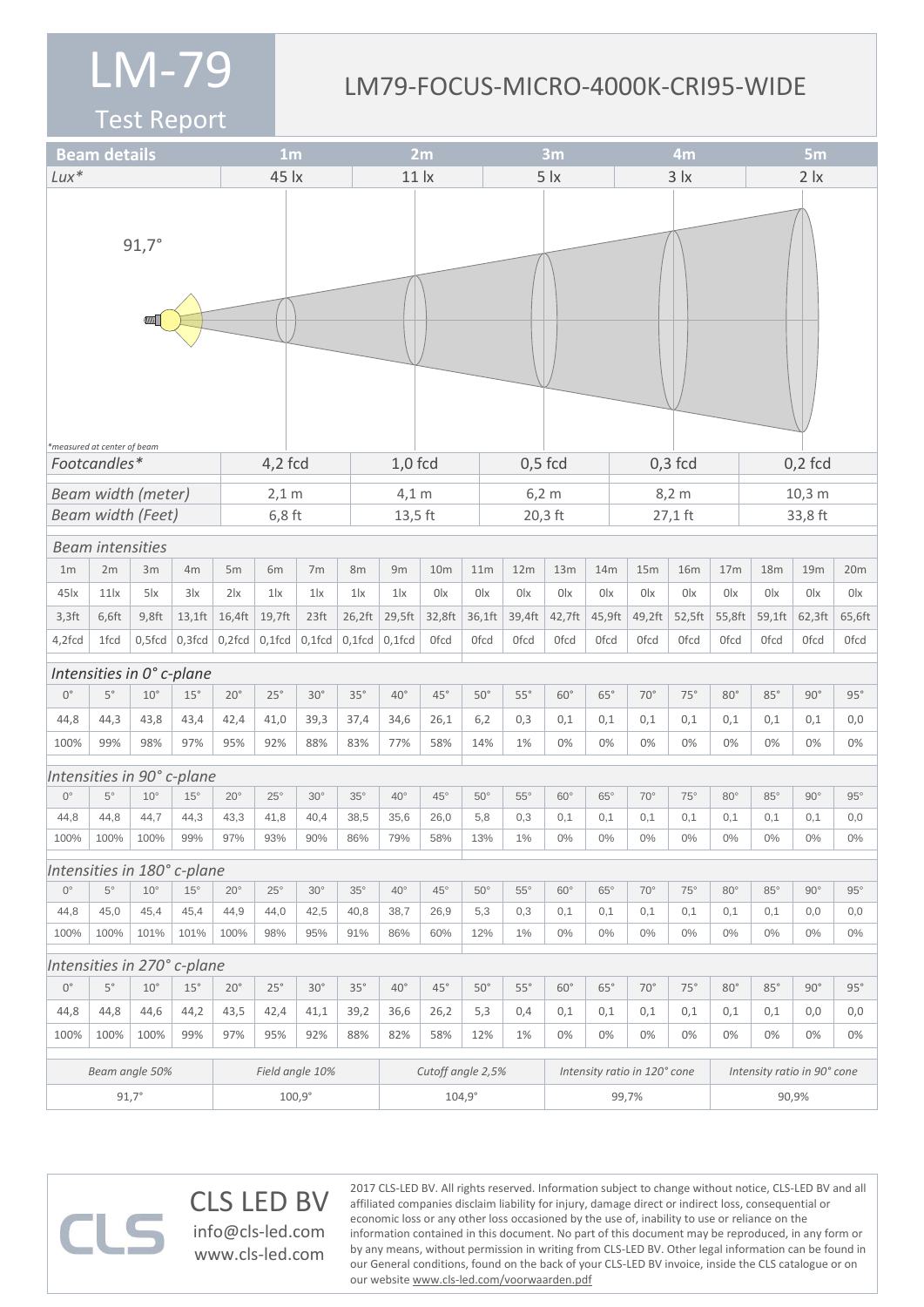#### LM79-FOCUS-MICRO-4000K-CRI95-WIDE

Test Report



CLS LED BV info@cls-led.com www.cls-led.com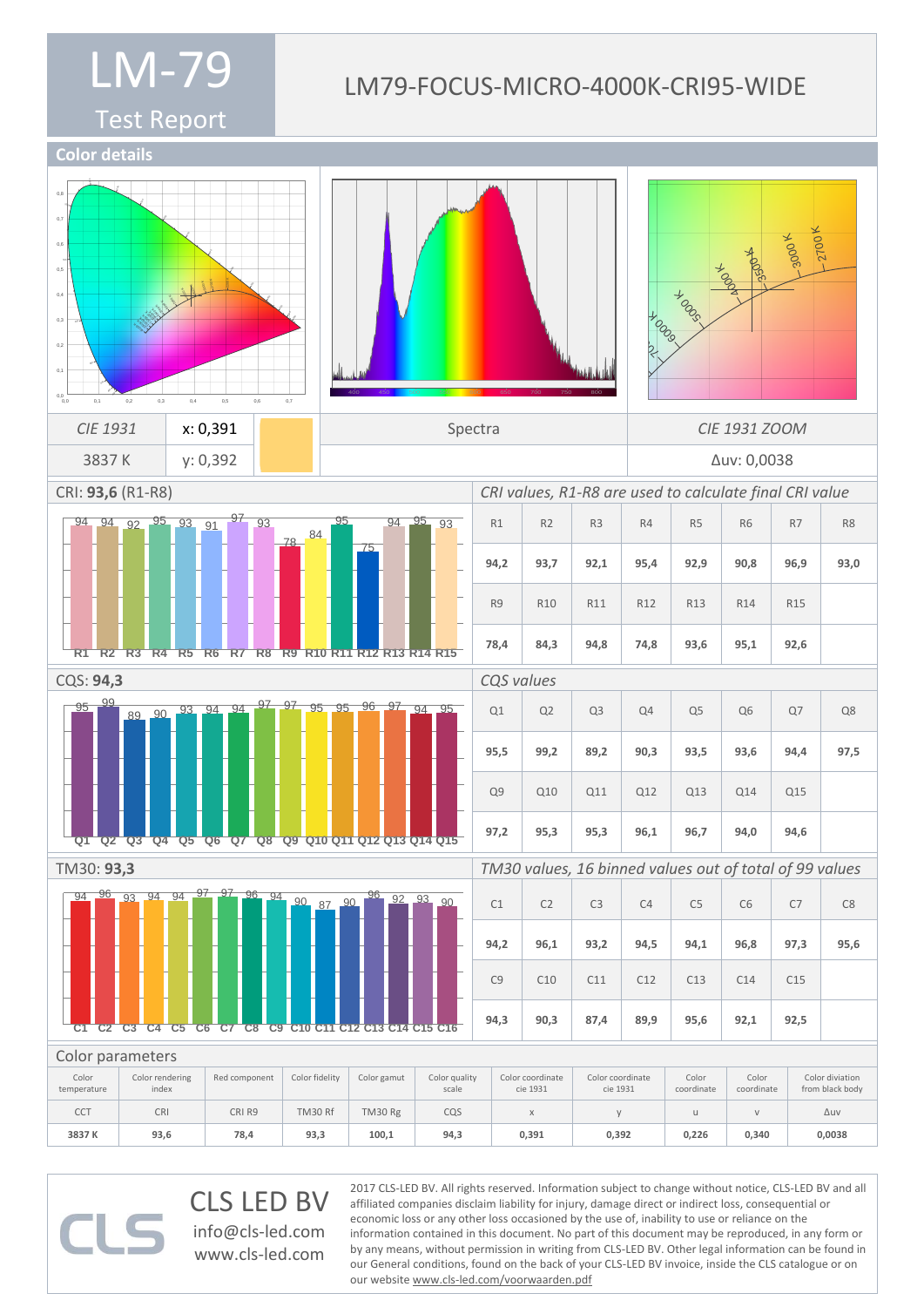Test Report

### LM79-FOCUS-MICRO-4000K-CRI95-WIDE

**TM30 details**



CLS LED BV info@cls-led.com www.cls-led.com